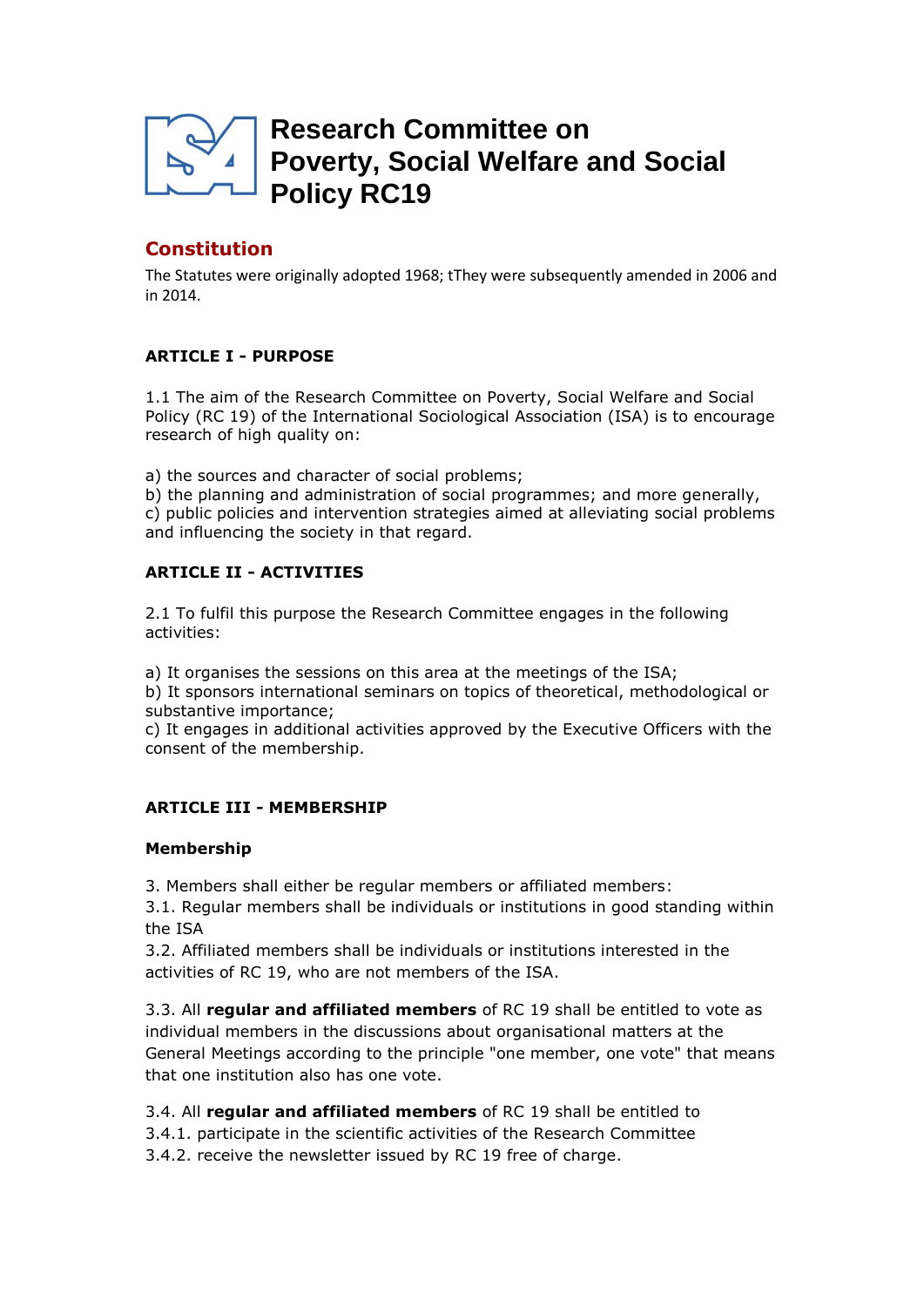3.5. All regular and affiliated members of RC 19 shall be obliged to:

3.5.1. uphold the present Statutes of RC 19 and to adhere to the stipulations of the present Statutes

3.5.2. conscientiously fulfil the tasks entrusted to them by the General Meeting or other bodies of RC 19

3. 5.3. pay their fee for the respective period (i.e. 4 years). This fee shall be fixed by the Board of the Research Committee at each General Meeting for both individual members and organisations. The respective amounts to be paid shall be specified in the By-Laws to the present Statutes.

## **ARTICLE IV - OFFICERS**

4.1 There will be a President, two Vice-Presidents, a Secretary-Treasurer and four officers-at-large. In addition, the former president functions as an ex-officio member of the Board until such time as a new president is elected and he/she is replaced as ex-officio member by the out-going president.

4.2 Officers will be elected from and by the membership. They should be elected from different geographical regions.

4. 3 Each member of the Board must at all times be:

(i) a member in good standing of the ISA in accordance with the ISA Statutes, and

(ii) a member in good standing of RC 19.

#### **ARTICLE V - ELECTIONS**

5.1 Officers of the Research Committee will be elected once every four years just prior to the ISA meeting.

5.2 Terms of office in all cases will be for four years with re-election limited to one term.

5.3 Nominations will be made by the Nomination Subcommittee with write in nominations possible (see Art. VIII, para 8.1.3).

5.4 The Nomination Subcommittee will appoint one of their members as returning officer.

5.5 The returning officer will prepare a ballot suitable for distribution as an email attachment.

5.6 Ballots will be emailed to members in good standing who figure on the Secretary's list of members for return to the returning officer.

5.7 A majority of those voting will constitute election for President and Secretary. Election for other officers shall be by plurality of votes cast.

5.8 Run-off elections will be held, if necessary.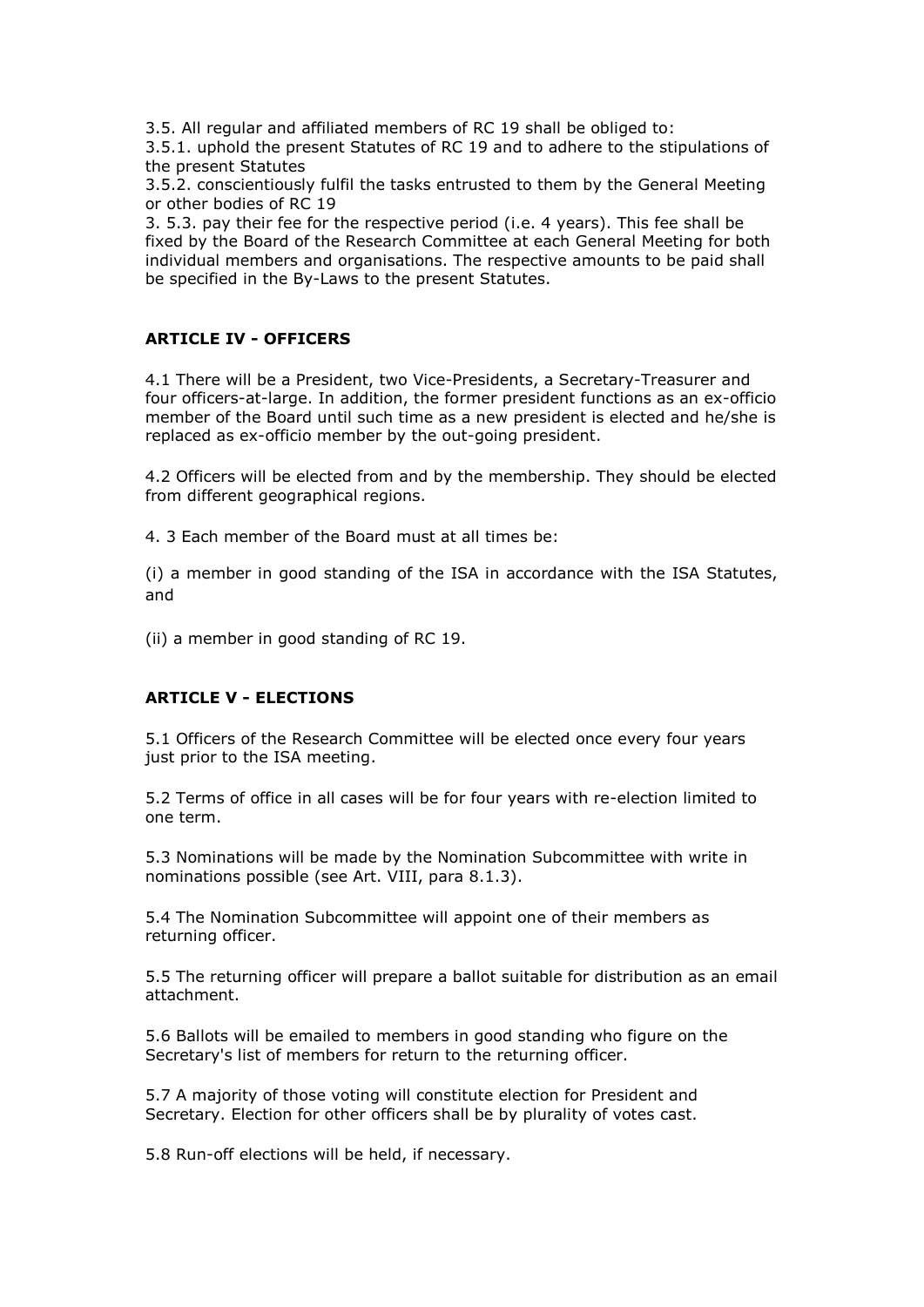5.9 An election shall be valid if more than one third of the membership votes.

## **ARTICLE VI - DUTIES OF OFFICERS**

6.1 The President

6.1.1 The President, as chief executive of RC 19, will preside at the meetings of the Committee and its Board

6.1.2 The President will be responsible for seeing that the sessions of RC 19 at the ISA meetings are organised

6.1.3 The President will initiate and carry out policies in conformity with RC 19's purpose as specified by the Board and the membership

6.1.4 Should the President fail to carry out their presidential responsibilities or allow their membership to lapse, the Secretary/Treasurer is required to inform the Board and to serve a six-month period of grace notice on the President. Should the irregularity not be resolved by the end of this period, the Secretary/Treasurer is required to inform the Board and to refer the matter to the ISA Secretariat.

6.2 The Secretary-Treasurer

6.2.1 The Secretary Treasurer shall provide a newsletter or equivalent to the membership at least twice annually. These include the time and place, as well as the organisers of seminars and workshops and of ISA sessions sponsored by RC 19

6.2.2 As financial officer of RC 19, the Secretary-Treasurer receives the dues of the members and makes disbursements under the supervision of the Board to which he/she presents an annual report

6.2.3 The Secretary-Treasurer shall prepare a membership list to be used for election purposes as provided for in Art. V, para 5.6

6.2.4 The Secretary-Treasurer shall announce to the membership the time and place of the general meeting

6.2.5 A statement of financial affairs will be given by the Treasurer every four years to the Board of RC 19 and to the Business Meeting Assembly. The Treasurer must be discharged of their financial responsibilities by the Business Meeting Assembly.

6.3 The two Vice-Presidents

6.3.1 The two Vice-Presidents will assist the President to carry out the functions listed under Art. VI, para 6.1. They may also be assigned special duties by the President.

#### **ARTICLE VII - THE BOARD OF RC 19**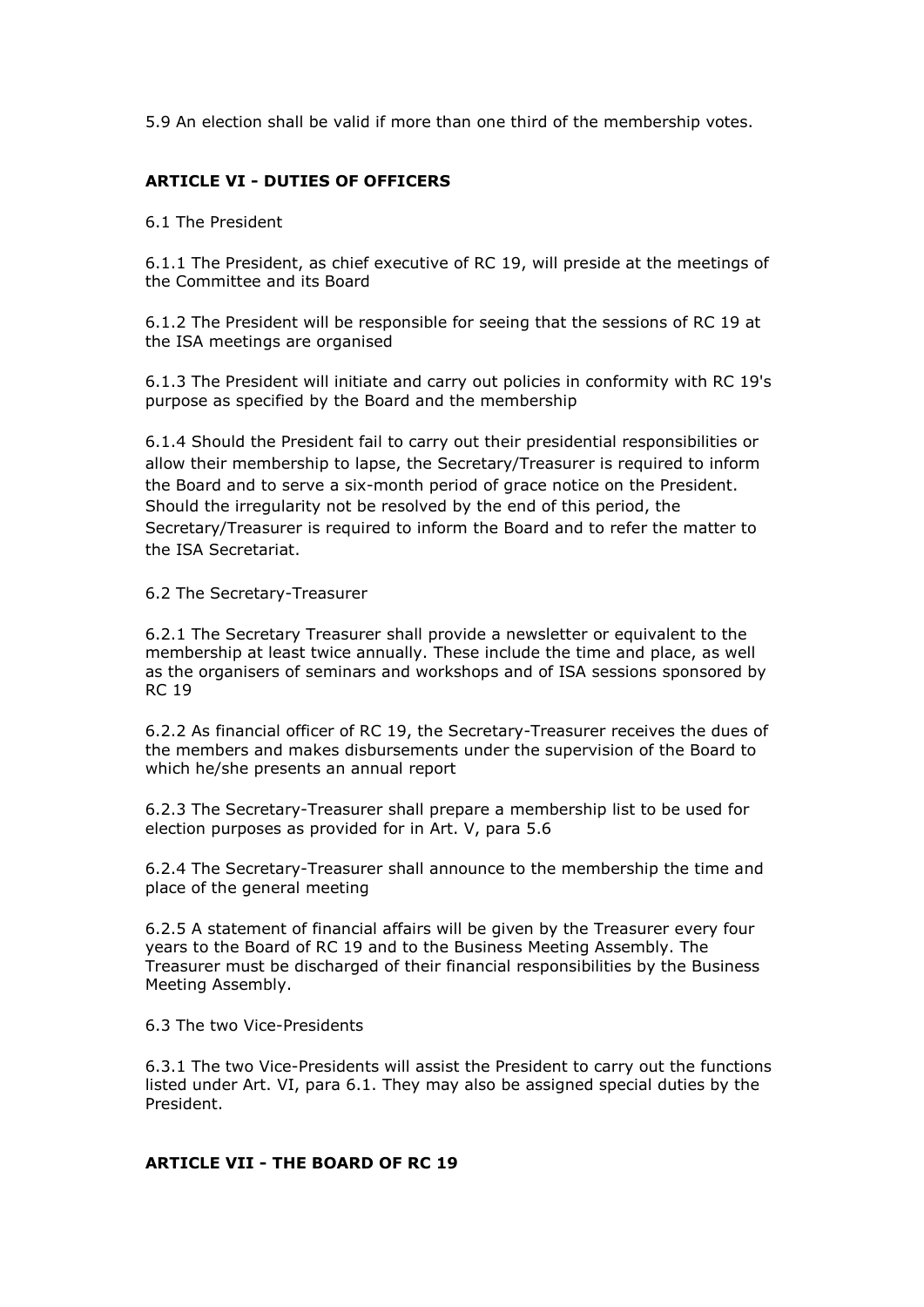7.1 The officials listed in Art. IV, para 4.1, constitute the Board.

7.2 The Board will meet at least once every four years before the meeting of the RC 19 membership to set general policy for the Committee.

7.3 Major new activities undertaken by RC 19 must first be approved by the Board.

7.4 The Board is represented on the Research Council of the ISA by the exofficio member as representative and by the President as alternate delegate.

7.5 Temporary vacancies in the Board between consecutive ISA World Congresses may be filled by appointment by the President, in accordance with ISA Statute 4.5.

7.6 The places of any Board member not in good standing with either the ISA or RC 19 may be declared temporarily vacant by the President, at the President's discretion, and the vacancy filled according to paragraph 7.5.

7.7 The Board shall identify the themes and topics for at least one mid-term conference and take responsibility for the organization of those sessions.

## **ARTICLE VIII - SUB-COMMITTEES**

8.1 The Nominating and Balloting Sub-Committee

8.1.1 This committee will comprise three members. It will be headed by the exofficio member of the Board (who will not be eligible for re-election). The other two members will be appointed by the Board; they shall not be current members of the Board

8.1.2 This committee will be responsible for preparing the list of nominations for RC 19 officers and for conducting the elections

8.1.3 The committee will seek suggestions from the membership before nominations are made

8.1.4 There should be at least two nominations for each office and the nominations should reflect the international nature of the membership.

8.2 Other Sub-Committees

8.2.1 The President, with the consent of the Board, may appoint such other subcommittees as are necessary to carry out the objectives of RC 19

8.2.2 The terms of office of the sub-committee chairperson and members shall not be longer than the term of office of the President

8.2.3 All sub-committee chairpersons shall serve at the pleasure of the President.